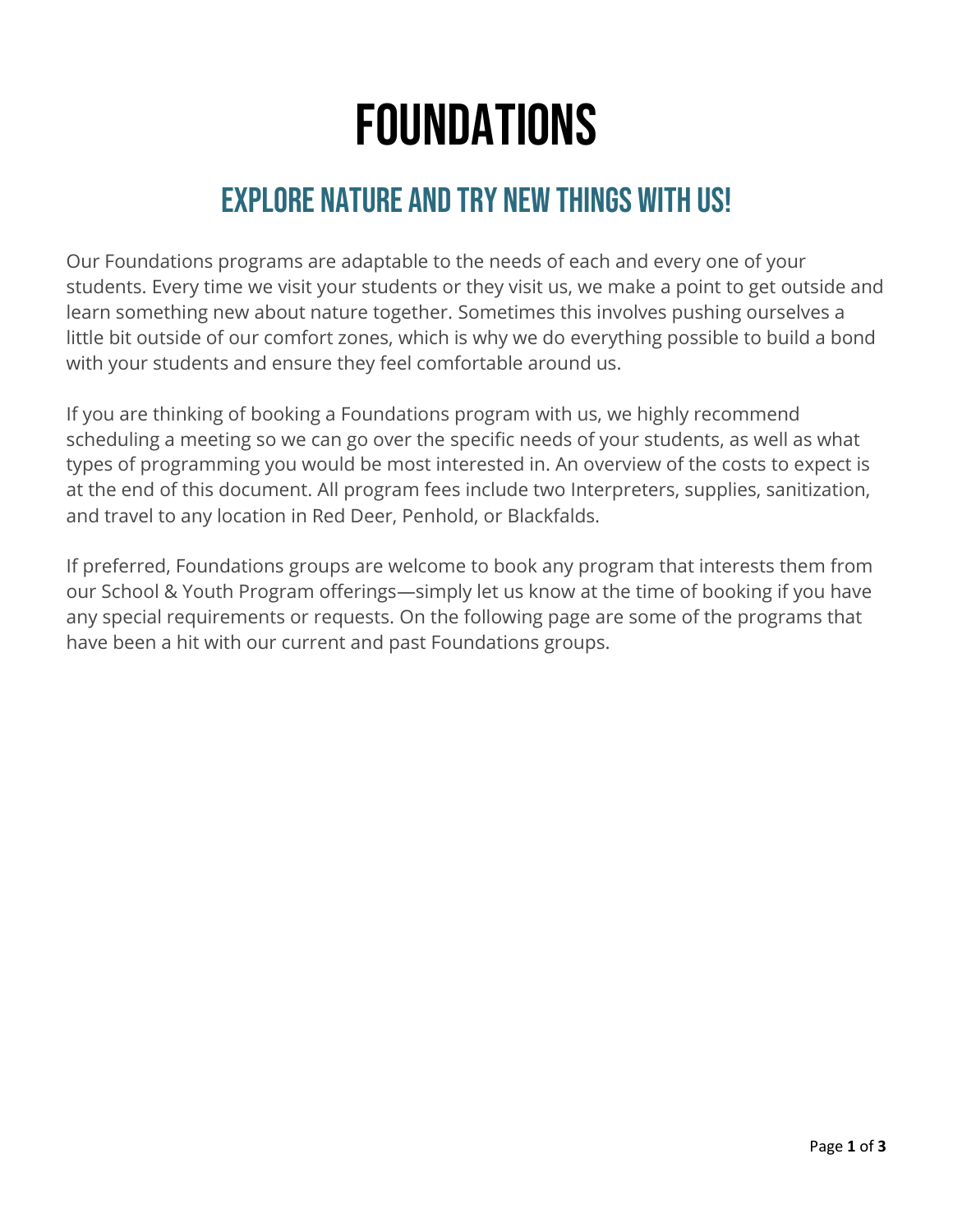## POND STUDY

Where: McKenzie Trails Recreation Area or at a wetland site of your choice (e.g., Bower Ponds)

When: April–September

**Description:** Discover the dynamics of life in a wetland through pond dipping and an interactive food chain game. This program takes place entirely outside, please dress for the weather and wear appropriate footwear that can get a little muddy.

#### snowshoe adventure

**Where:** Kerry Wood Nature Centre or at your site

When: November-April, weather dependent (requires at least 2 inches of snow on the ground)

**Description:** Learn the basics of snowshoeing with one of our Interpreters. Once everyone is wearing their pair of snowshoes, we'll challenge you to a few activities that will put your snowshoe coordination to the test. Finish off with a guided snowshoe nature walk through the forest. If you have any students with mobility issues, or who are unable to use snowshoes for any reason, they will still be part of the adventure with our TrailRider! This program takes place entirely outside, please dress warmly and wear appropriate footwear (boots with ankle support and no high heels).

### WHOOO... KNOWS OWLS?

Where: Kerry Wood Nature Centre or at your site

When: Year-round

**Description:** Discover the fascinating adaptations of owls and view local species close-up with our mounted specimens. Dissect real owl pellets, and learn about their food and hunting habits. This program is entirely inside.